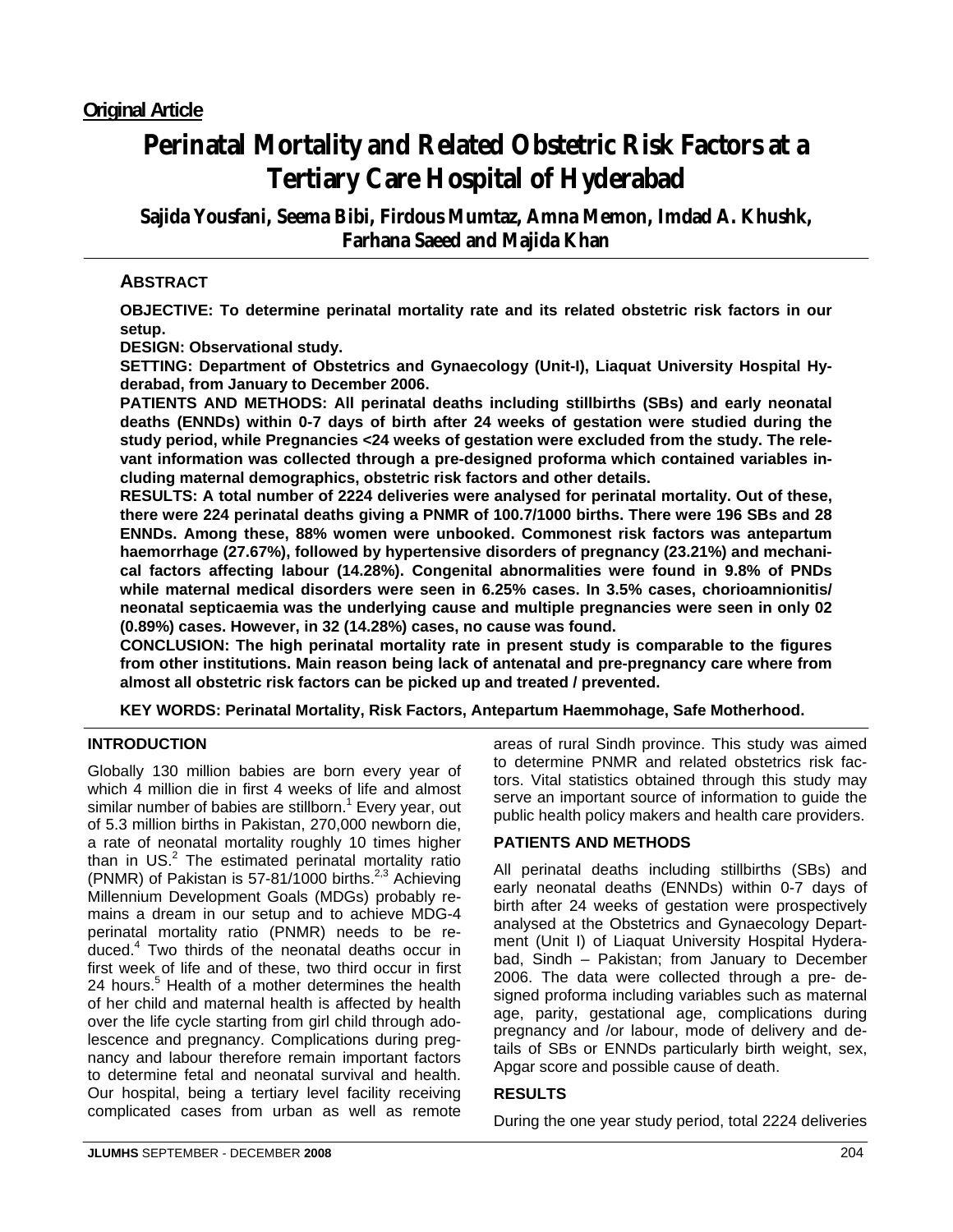#### **Perinatal Mortality and Related Obstetric Risk Factors**

were conducted. Out of these, there were 224 perinatal deaths with PNMR of 100.7 / 1000 births (**Table I**). There were 171 (76.33%) perinatal deaths in mothers between 21 and 30 years of age. Maximum number of SBs and ENNDs were seen in women with para 1-5 (49.10%). Considering gestational age in weeks, most of PNDs occurred in preterm deliveries between 32-36 weeks ± 6 days (**Table II**). The risk factors for the perinatal loss are summarized in **Table III.** Main risk factors were antepartum haemmorhage (APH) in 27.67% cases followed by hypertensive disorders of pregnancy (23.211%) and mechanical causes affecting labour (08.48%). Congenital abnormalities were found in 9.82% while maternal medical disorders were responsible for 6.25% PNDs. However 14.28% cases had no obvious detectable reason. Fetal weight estimation at birth showed that 103 (45.98%) between 1.5 - 2.5kg, 64 (28.57%) weighed 2.5 - 4kg, while 54 (24.10%) had < 1.5kg weight. There were only 3 babies whose weight was > 4kg (**Table IV**).

#### **TABLE I:**

#### **FREQUENCY OF DELIVERIES AND DEATHS**

| Total number of deliveries              | 2224                  |
|-----------------------------------------|-----------------------|
| Total number of stillbirths             | 196                   |
| Total number of early neonatal<br>death | 28                    |
| Perinatal motility rate                 | 100.7/1000 births     |
| Still birth rate                        | 88.12/1000 births     |
| Early neonatal death rate               | 13.8/1000 live births |

#### **TABLE II: MATERNAL DEMOGRAPHIC CHARACTERISTICS**

| <b>Variable</b>                   | <b>Frequency</b> | Percentage |  |  |
|-----------------------------------|------------------|------------|--|--|
| <b>Booked</b>                     | 26               | 11.60      |  |  |
| Un-booked                         | 198              | 88.39      |  |  |
| Age in years                      |                  |            |  |  |
| $<$ 20                            | 07               | 3.12       |  |  |
| 21-30                             | 171              | 76.33      |  |  |
| >30                               | 46               | 20.53      |  |  |
| <b>Parity</b>                     |                  |            |  |  |
| Primiparae                        | 46               | 20.53      |  |  |
| Para 1-5                          | 110              | 49.10      |  |  |
| >5                                | 68               | 30.35      |  |  |
| <b>Gestational age in weeks</b>   |                  |            |  |  |
| $24 - 31 + 6$                     | 80               | 35.71      |  |  |
| $32 - 36 + 6$                     | 94               | 41.96      |  |  |
| >37                               | 50               | 22.32      |  |  |
| <b>History of previous SB/NND</b> | 57               | 57.44      |  |  |

#### **TABLE III: RISK FACTORS FOR PND (n =224)**

| <b>Risk Factor</b>                | No. of<br><b>Patients</b> | Percentage |
|-----------------------------------|---------------------------|------------|
| Ante partum haemorhage            | 62                        | 27.67      |
| Abruptio placentae                | 49                        | 21.87      |
| Placenta previa                   | 13                        | 5.80       |
| <b>Hypertensive disorders</b>     | 52                        | 23.21      |
| Eclampsia                         | 32                        | 14.28      |
| Pre-eclampsia                     | 20                        | 8.92       |
| <b>Mechanical causes</b>          | 32                        | 14.28      |
| Prolonged/ Obstructed Labour      | 19                        | 8.48       |
| <b>Rupture Uterus</b>             | 10                        | 4.46       |
| Cord prolapse                     | 3                         | 1.33       |
| <b>Congenital abnormalities</b>   | 22                        | 9.82       |
| Hydrocephalus                     | 07                        | 3.12       |
| Anencephaly                       | 07                        | 3.12       |
| Spina bifida                      | 03                        | 1.33       |
| Non immune hydrops                | 02                        | 0.89       |
| Multiple fetal defects            | 03                        | 1.33       |
| <b>Maternal medical disorders</b> | 14                        | 6.25       |
| Diabetes mellitus                 | 10                        | 4.46       |
| Hepatic failure                   | 04                        | 1.78       |
| Chorioamnionitis/ Septicaemia     | 08                        | 3.57       |
| <b>Multiple pregnancy</b>         | 02                        | 0.89       |
| <b>Unknown</b>                    | 32                        | 14.28      |

## **TABLE IV: WEIGHT AT BIRTH (n =224)**

| Weight in kg | <b>No. of Patients</b> | Percentage |
|--------------|------------------------|------------|
| $1.5 - 2.5$  | 103                    | 45.98      |
| $2.5 - 4$    | 64                     | 28.57      |
| < 1.5        | 54                     | 24.10      |
| >4           | ივ                     | 1.33       |

#### **DISCUSSION**

In this study, PNMR is 100.7/1000 births which is comparable to the figures reported from other studies conducted at national institutes including Jinnah Postgraduate Medical Centre Karachi (97.2/1000 during the year 2000)<sup>6</sup>, Bolan Medical Complex Hospital, Quetta (113/1000 during the year 2002)<sup>7</sup> and Sheikh Zayed Women Hospital Larkana (299.3/1000 during the year 1995)<sup>8</sup>. However national figures for PNMR obatained from selected community based study are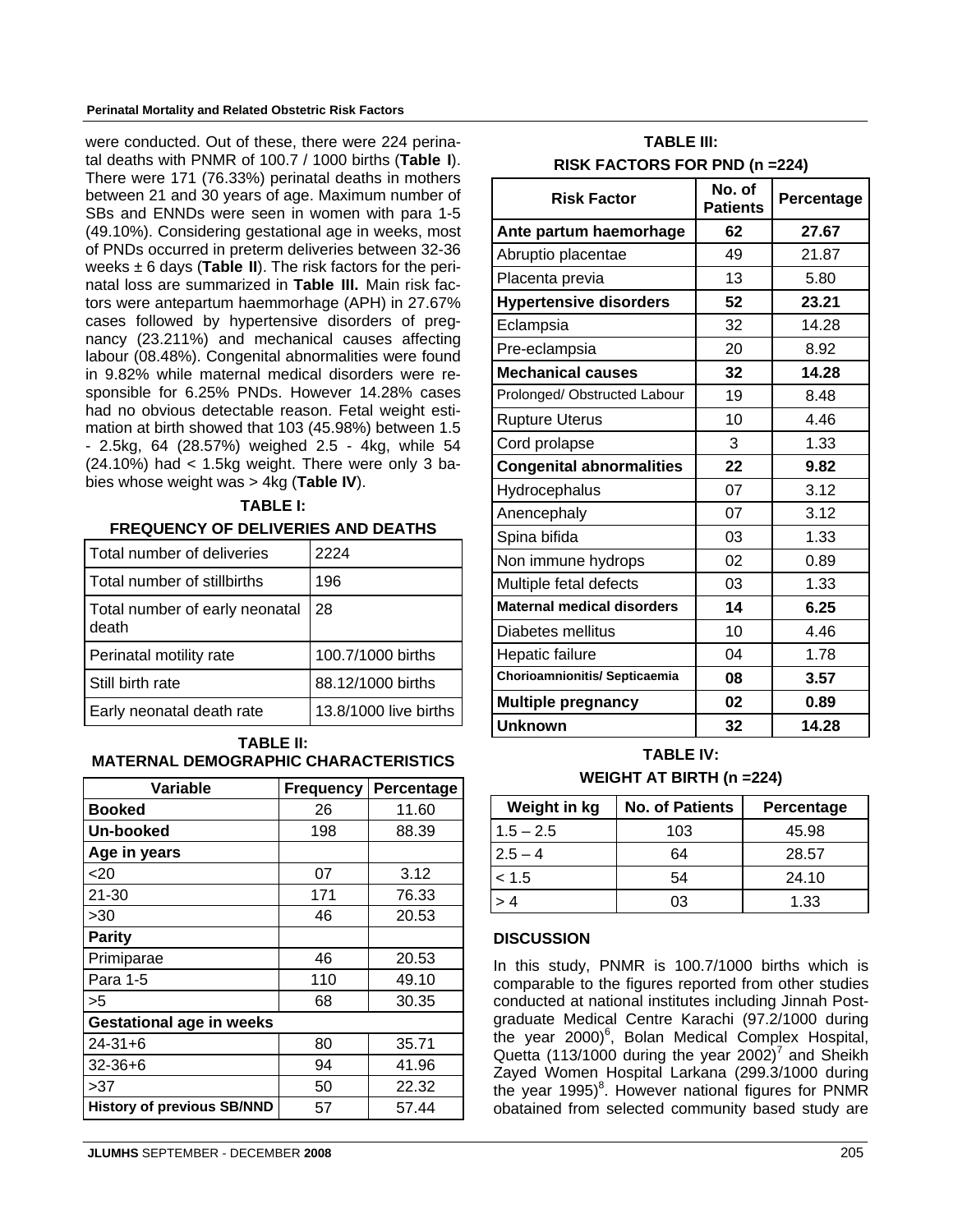**Sajida Yousfani, Seema Bibi, Firdous Mumtaz, Amna Memon, Imdad A. Khushk, Farhana Saeed, et al.**

low 57-81/1000 births<sup>2,3</sup>, it may be due to the fact that there exists no proper registration system for each perinatal death at community level. PNMR is not only the quantitative measure of maternity care but it also reflects the social, economical and educational standards of the community. A large number of women do not seek antenatal care (ANC) and deliver at home attended by traditional birth attendants (TBAs). Institutional deliveries are only those which are either referrals due to obstetric complications or those women who live in city nearby the hospital. Majority of women in this study were un-booked and belonged to poor social class, same finding is reported from Karachi<sup>9</sup>, while studying the impact of socioeconomic conditions on perinatal mortality in various hospitals of the city. Considering maternal age, most of our women were young between 21-30 years while Ibrahim SA, et al have reported that teenage mothers and mothers >34 years of age have a twice higher risk of PND.<sup>10</sup> Likewise our mothers para1-5 showed a higher PNM compared to primiparae and grand multiparae while others report that the first born and the babies born after  $5<sup>th</sup>$ child are at greater risk. Preterm deliveries and low birth weight (<2.5kg) definitely carry a high risk of perinatal death as seen in our study and other surveys.<sup>11-</sup>

 $14$  The commonest risk factor in this study was APH, similar to the study conducted at Quetta.<sup>7</sup> This is followed by hypertensive disorders of pregnancy, however, in others have reported hypertensive disorders as the leading cause of PNM.<sup>15</sup> The higher PNM related to labour difficulties remains an ever known risk factor, we have seen obstructed labour in 19 women (8.48%) whereas it is the most common cause of SBs in the study conducted by Baloch et al $8$  in 1996 more than a decade ago. This may be because of expanding maternity services in our region at secondary health care centers as well as private maternity units where facility for caesarean section is available round the clock. Regarding congenital abnormalities, it was found in 22 (9.82%) cases, higher than the findings from a Karachi based study which showed the figure of 47 (6.2%)<sup>6</sup>. In this study, perinatal deaths were more frequent in male gender, which is also seen in other studies. $7,9$  A large majority of risk factors for perinatal deaths are preventable if detected earlier and treated properly. Simple measures like preconception folic acid supplementation can reduce the risk of neural tube defects, calcium supplement during pregnancy can reduce the risk for pre eclampsia, early recognition of raised blood pressure and its treatment to reduce the worsening situations like intra uterine growth restriction and intrauterine fetal death and preterm delivery. The social action and health care programs of Government of Pakistan has provided domiciliary maternal and new born care services through

TBAs and community workers since 1997 to improve the primary health care services network. The study conducted by Jokhio AH, et al in 2005 reports that training the birth attendants was effective in reducing PNM.<sup>16</sup> Besides the limitations of the small sample size this study definitely gives an insight about the existing situation of maternal and perinatal health care.

## **CONCLUSION**

The high perinatal mortality rate in present study is comparable to the figures from other institutions. Main reason being lack of antenatal and pre-pregnancy care where from almost all obstetric risk factors can be picked up and treated / prevented earlier. Provision of safe motherhood services including antenatal care, clean and safe delivery, and emergency obstetric and neonatal care services at the door step of women will help in reducing the perinatal death.

#### **REFERENCES**

- 1. Zupan J, Aahman E. Perinatal mortality for the year 2000: Estimates developed by WHO. Geneva: World Health Organization, 2005.
- 2. Ali N. State of the world's newborn. Save the Children – Pakistan. Available. at http:// www.savethechildren.org/publications/ newborns\_report.pdf. Accessed on February 17. 2008.
- 3. Unicef Basic Indicators. Pakistan Statistics. Available at: www.Unicef.org/infobycountry/ Pakistan Pakistan Statistics.html. Accessed on February 17, 2008.
- 4. Travis P, Bennet S, Haines A. Overcoming health systems constraints to achieve the Millennium Development Goals. Lancet. 2004; 364:900-06.
- 5. Bhutta ZA, Darmstadt GL, Ransom EI. Using evidence to save newborn lives: Perspectives on new borns health. Save the Children and Population Reference Bureau, USA. 2003: 1-6.
- 6. Korejo R, Bhutta S, Noorani KJ, Bhutta ZA. An audit and trends of perinatal mortality at Jinnah Postgraduate Medical Center, Karachi. J Pak Med Assoc. 2007; 57: 168-72.
- 7. Sami S, Baloch SN. Perinatal mortality rate in relation to gender. J Coll Physicians Surg Pak. 2004; 14(9): 545-8
- 8. Baloch R, Abbasi KA and Malik B. Perinatal mortality: A hospital based survey. Pak J Obstet Gynecol.1996; 9: 32-5.
- 9. Aziz S, Billoo AG, Samad NJ. Impact of socioeconomic conditions on perinatal mortality in Karachi. J Pak Med Assoc. 2001; 51(10):354-60
- 10. Ibrahim SA, Babiker AG, Amin IK, Omer MI, Rushwan H. Factors associated with high risk of